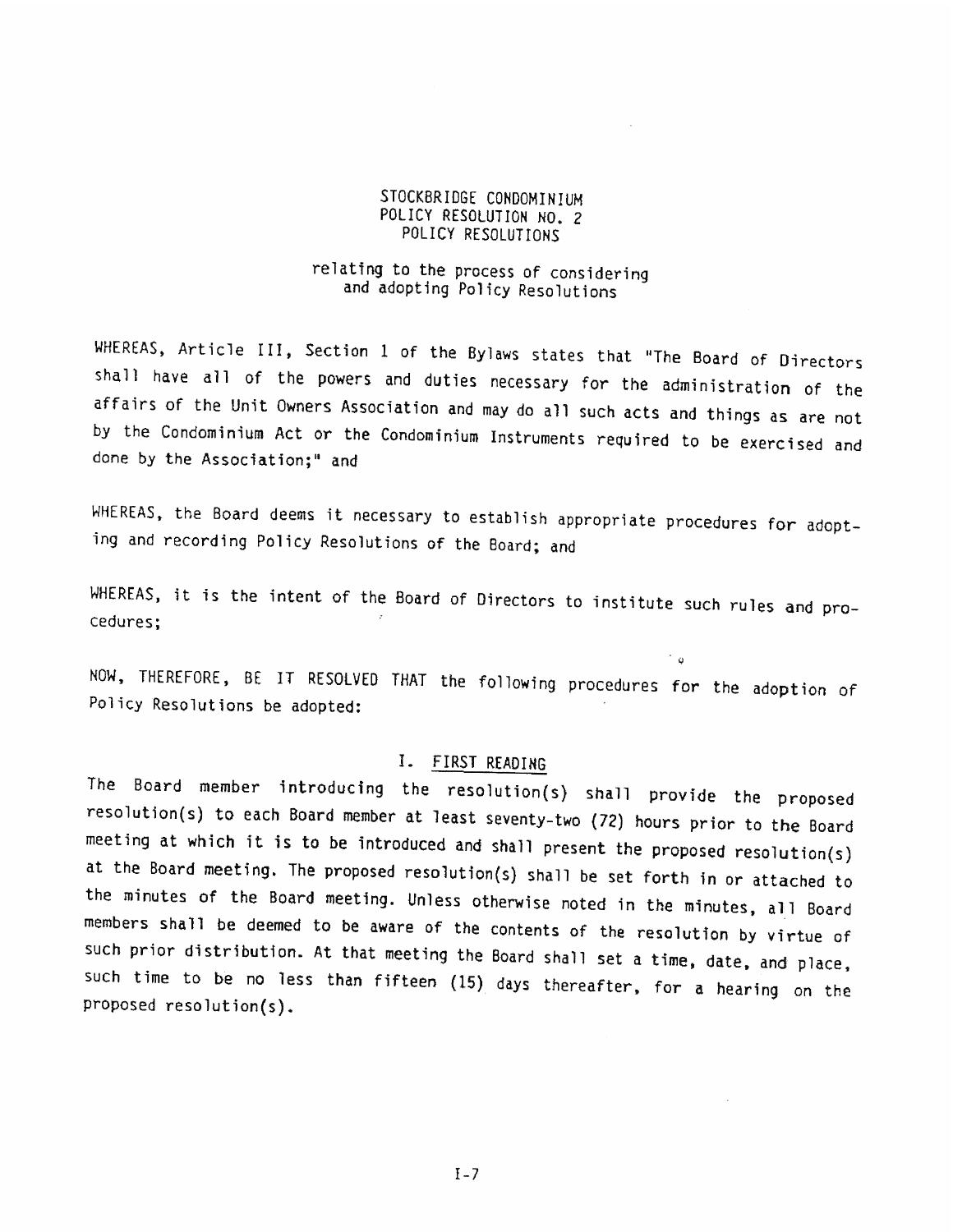# II, PUBLICATION

The proposed Policy Resolution or a reasonable summary thereof shall be printed in the Association newsletter, or shall be distributed to all a printed in the Association newsletter, or shall be distributed to all a time, date, place, and agenda of the hearing as set by the Board. ion newsletter, or shall be distributed to all Owners with notice of the place, and agenda of the hearing as set by the Board.

## III, CONSISTENCY

The secretary shall be responsible for reviewing the proposed resolution for hearing. Legal counsel shall be Consulted as to compliance with applicable law and the Condominium Instruments. consistency with previously-adopted resolutions and shall submit a report at the consistency with the Condominium Instruments.

IV. HEARING<br>Printed copies of the agenda, which shall include consideration of the proposed resolution, shall be available at the hearing. Copies of the full resolution shall be available at the hearing. Owners or their representatives shall have an opportunity to comment on the proposed resolution, subject to th

## V. BOARD ACTION

At a meeting of the Board, to be held not later than its next regularly scheduled Policy Resolution. To be adopted, the resolution must be approved by a majority vote meeting from the date of the hearing, the Board shall take action on the proposed of the Board Policy Resolution. To be adopted, the resolution must be approved by a majority vote<br>of the Board of Directors. If the resolution is adopted, the Board shall announce the<br>adoption in the official newsletter or mail or deli the announcement. The full resolution or a summary of the resolution shall be included in<br>the newsletter or special announcement. An executed copy of the full resolution shall<br>be placed in the Book of Resolutions. Any modifica not subject require a republication by the Board within seven (7) days after the meeting, but are<br>not subject again to the hearing process. The proposad college Resolution of in <u>FIBLIATION</u><br>(In <u>the Association readester,</u> or small be distributed to all Oweners with notice of the<br>figure distributed by the distributed to all Oweners with notice of the<br>figure d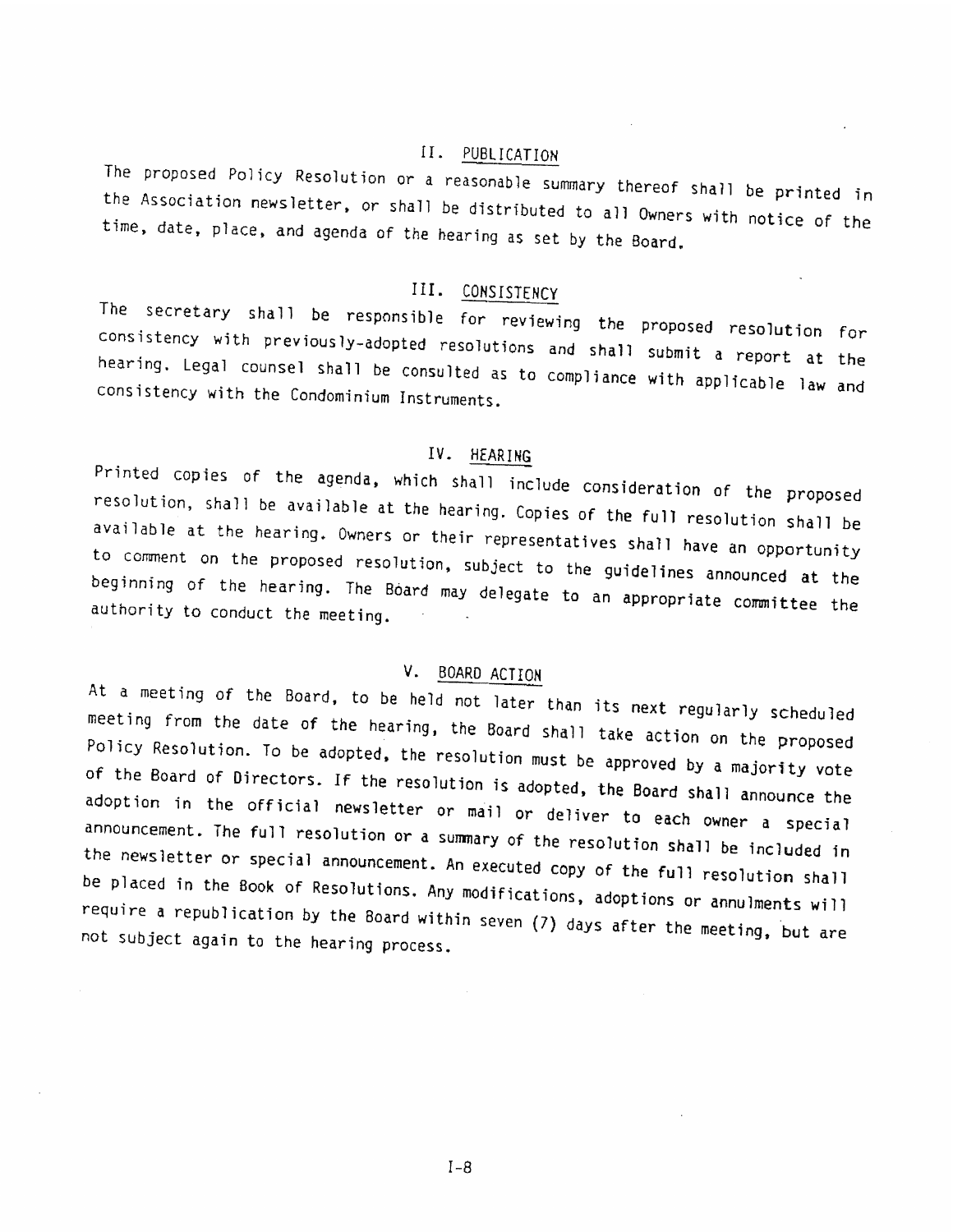VI. HAIVER<br>Policy Resolutions adopted by the initial Board of Directors appointed by the Declarant shall not be subject to procedures I through IV above. The Board shall<br>provide prompt and adequate notice to Owners of the existence of such resolutions and<br>their content. <sup>2</sup>c)icy Resolutions acouted by the initial Board of Directors appointed by the Decirator Shall not be subject to processers I through 1V above. The Board shall provide prompt and definate notice to Domers of the existenc

VII. DURATION<br>The effective date of resolutions adopted by the Board shall be fourteen days after the day of publication to the community. Policy Resolutions shall remain in effect<br>until such time as repealed or amended by the Board of Directors.

# VIII. AMENDMENT

To substantively amend a Policy Resolution, the Board will follow the procedures for<br>adoption of a Policy Resolution.